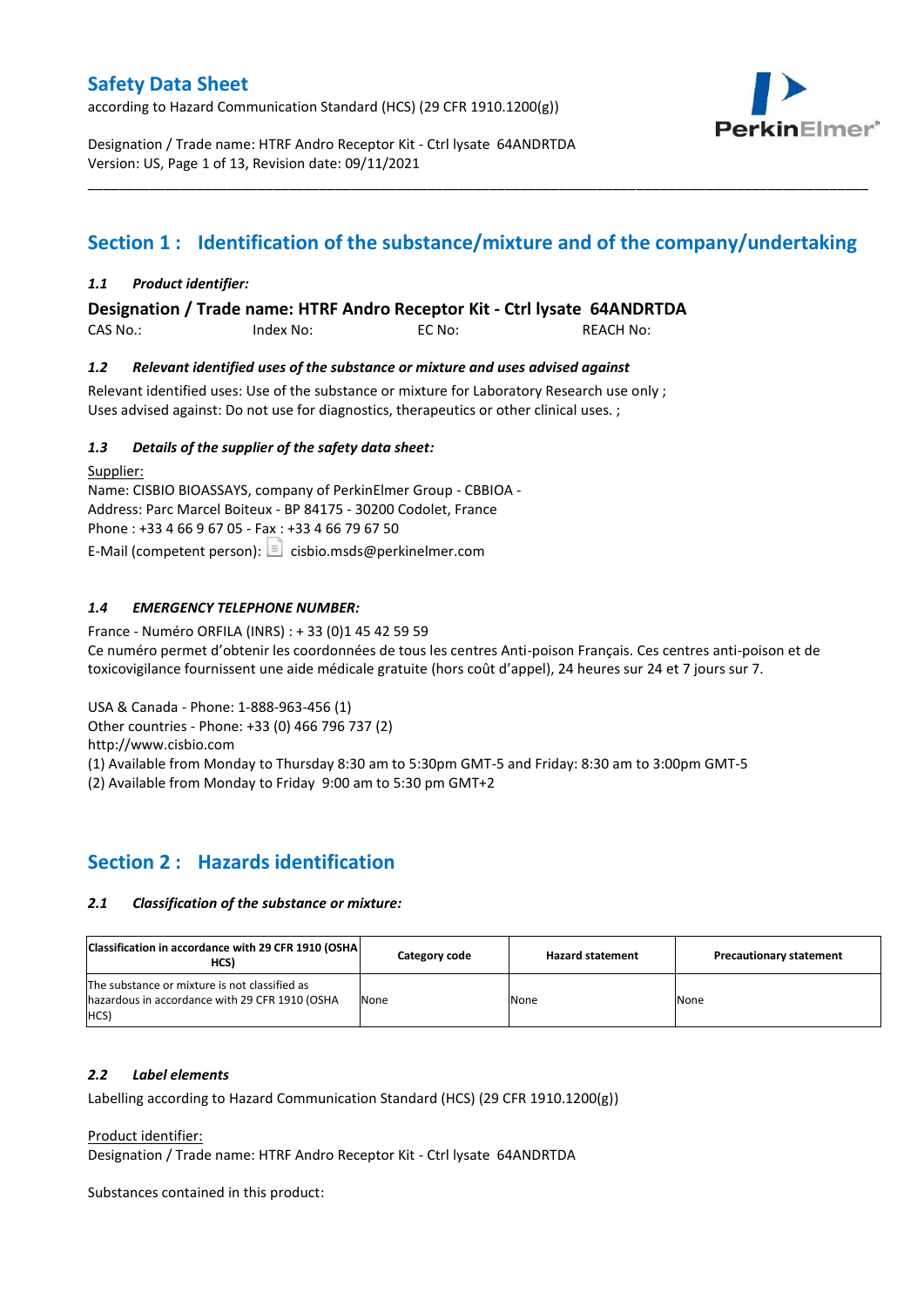according to Hazard Communication Standard (HCS) (29 CFR 1910.1200(g))

Designation / Trade name: HTRF Andro Receptor Kit - Ctrl lysate 64ANDRTDA Version: US, Page 2 of 13, Revision date: 09/11/2021



Hazard pictograms

Signal word:

Hazard and precautionary statements:

#### *2.3 Other hazards*

The mixture contains substances classified as 'Substances of Very High Concern' (SVHC) published by the European CHemicals Agency (ECHA) under article 57 of REACH at levels of 0.1% or higher. This substance or mixture contains no components considered to be either persistent, bioaccumulative and toxic (PBT), or very persistent and very bioaccumulative (vPvB) at levels of 0.1% or higher ;

\_\_\_\_\_\_\_\_\_\_\_\_\_\_\_\_\_\_\_\_\_\_\_\_\_\_\_\_\_\_\_\_\_\_\_\_\_\_\_\_\_\_\_\_\_\_\_\_\_\_\_\_\_\_\_\_\_\_\_\_\_\_\_\_\_\_\_\_\_\_\_\_\_\_\_\_\_\_\_\_\_\_\_\_\_\_\_\_\_\_\_\_\_\_\_\_\_\_\_\_\_

Adverse human health effects: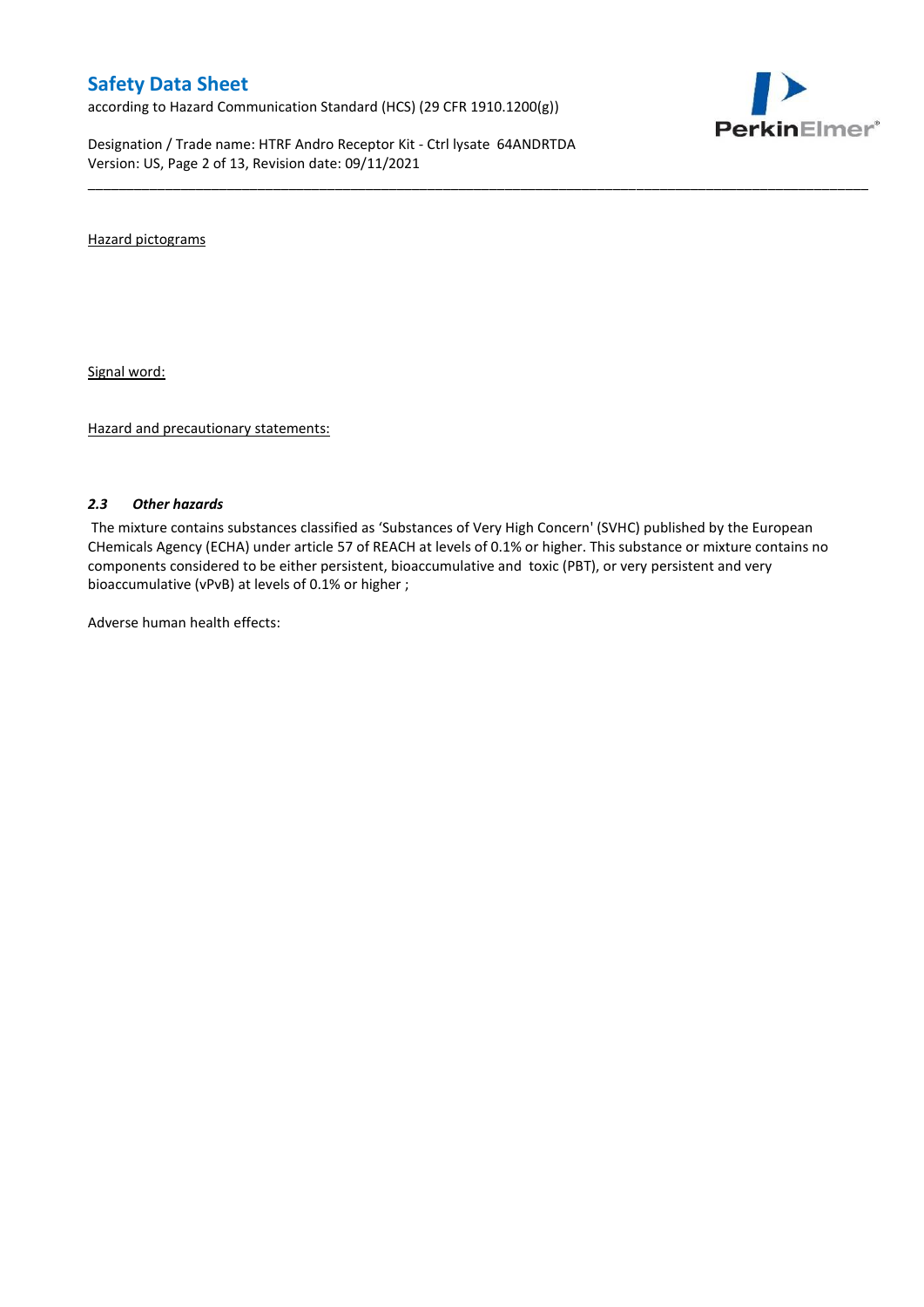according to Hazard Communication Standard (HCS) (29 CFR 1910.1200(g))



Designation / Trade name: HTRF Andro Receptor Kit - Ctrl lysate 64ANDRTDA Version: US, Page 3 of 13, Revision date: 09/11/2021

# **Section 3 : Composition/information on ingredients**

## *3.2 Mixtures*

Hazardous ingredients:

| Substance name                                                                                 | CAS <sub>n</sub> ° | Index n° | EC n°     | Classification in accordance with 29 CFR <br><b>1910 (OSHA HCS)</b>                                                                                                                                                                  | Concentration<br>(%) | <b>SCL</b> | M-factor |
|------------------------------------------------------------------------------------------------|--------------------|----------|-----------|--------------------------------------------------------------------------------------------------------------------------------------------------------------------------------------------------------------------------------------|----------------------|------------|----------|
| $4-(2-$<br>hydroxyethyl)piperazin-1-7365-45-9<br>vlethanesulphonic acid                        |                    |          | 230-907-9 |                                                                                                                                                                                                                                      | $< 3\%$              |            |          |
| Poly(oxy-1,2-ethanediyl),<br>$\alpha$ -[4-(1,1,3,3-<br>tetramethylbutyl)phenyl]-<br>ω-hydroxy- | 9002-93-1          |          |           | Acute toxicity - Acute Tox. 4 - H302 - Oral<br>Hazardous to the aquatic environment -<br>Aquatic Chronic 2 - H411<br>Serious eye damage/eye irritation - Eye<br>Dam. 1 - H318<br>Skin corrosion/irritation - Skin Irrit. 2 -<br>H315 | $< 1\%$              |            |          |

\_\_\_\_\_\_\_\_\_\_\_\_\_\_\_\_\_\_\_\_\_\_\_\_\_\_\_\_\_\_\_\_\_\_\_\_\_\_\_\_\_\_\_\_\_\_\_\_\_\_\_\_\_\_\_\_\_\_\_\_\_\_\_\_\_\_\_\_\_\_\_\_\_\_\_\_\_\_\_\_\_\_\_\_\_\_\_\_\_\_\_\_\_\_\_\_\_\_\_\_\_

Additional information:

Full text of H- and EUH-phrases: see SECTION 16.

# **Section 4 : First aid measures**

#### *4.1 Description of first aid measures*

**General information**: Do not leave affected person unattended. ; **Following inhalation**: In case of respiratory tract irritation, consult a physician. ; **Following skin contact**:After contact with skin, wash immediately with water ; **Following eye contact**: After contact with the eyes, rinse with water with the eyelids open for a sufficient length of time, then consult an ophthalmologist immediately. ; **Following ingestion**: Do NOT induce vomiting. ; **Self-protection of the first aider**:

### *4.2 Most important symptoms and effects, both acute and delayed*

Symptoms: No known symptoms to date. ; Effects:

#### *4.3 Indication of any immediate medical attention and special treatment needed*

Notes for the doctor:

# **Section 5 : Firefighting measures**

## *5.1 Extinguishing media:*

Suitable extinguishing media: This product is not flammable. Use extinguishing agent suitable for type of surrounding fire ;

#### *5.2 Special hazards arising from the substance or mixture*

Hazardous combustion products: /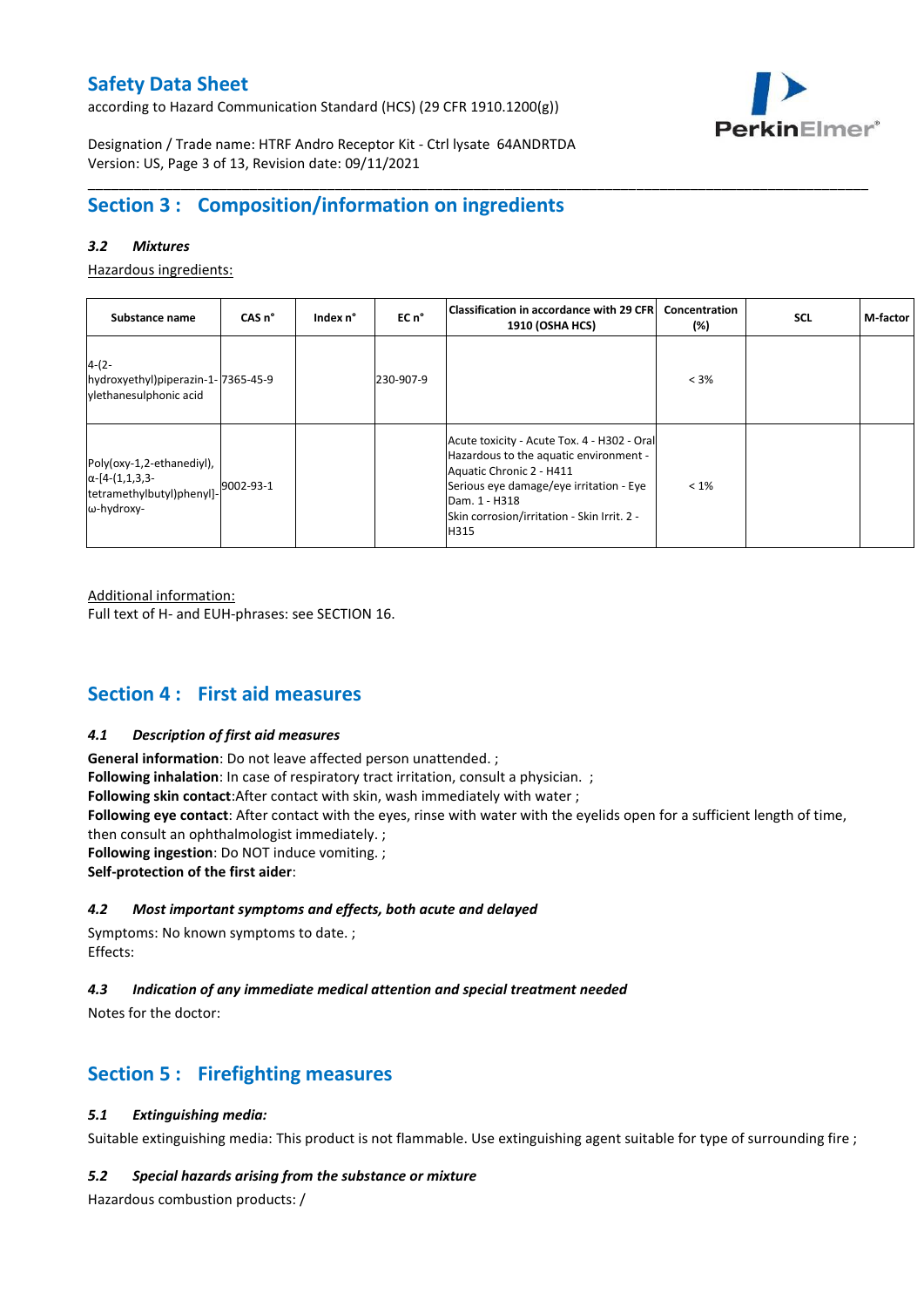according to Hazard Communication Standard (HCS) (29 CFR 1910.1200(g))



Designation / Trade name: HTRF Andro Receptor Kit - Ctrl lysate 64ANDRTDA Version: US, Page 4 of 13, Revision date: 09/11/2021

\_\_\_\_\_\_\_\_\_\_\_\_\_\_\_\_\_\_\_\_\_\_\_\_\_\_\_\_\_\_\_\_\_\_\_\_\_\_\_\_\_\_\_\_\_\_\_\_\_\_\_\_\_\_\_\_\_\_\_\_\_\_\_\_\_\_\_\_\_\_\_\_\_\_\_\_\_\_\_\_\_\_\_\_\_\_\_\_\_\_\_\_\_\_\_\_\_\_\_\_\_

# *5.3 Advice for fire-fighters*

Wear Protective clothing. ; Additional information:

# **Section 6 : Accidental release measures**

### *6.1 Personal precautions, protective equipment and emergency procedures*

Emergency procedures: Provide adequate ventilation. ;

### *6.2 Environmental precautions*

Do not allow to enter into surface water or drains. ;

### *6.3 Methods and material for containment and cleaning up*

For cleaning up: Suitable material for taking up: Absorbing material, organic ; Other information:

### *6.4 Reference to other sections*

Additional information:

# **Section 7 : Handling and storage**

## *7.1 Precautions for safe handling*

Protective measures: Advice on safe handling: Avoid contact with skin, eyes and clothes. ; Fire preventions:

Do not eat, drink or smoke in areas where reagents are handled. ; Advice on general occupational hygiene : Handle in accordance with good industrial hygiene and safety practice ;

#### *7.2 Conditions for safe storage, including any incompatibilities*

Requirements for storage rooms and vessels: Keep container tightly closed. ; Hints on storage assembly: Materials to avoid: Further information on storage conditions:

## *7.3 Specific end uses:*

Recommendations on specific end uses: Observe technical data sheet. ;

# **Section 8 : Exposure controls/personal protection**

### *8.1 Control parameters*

Preliminary remark: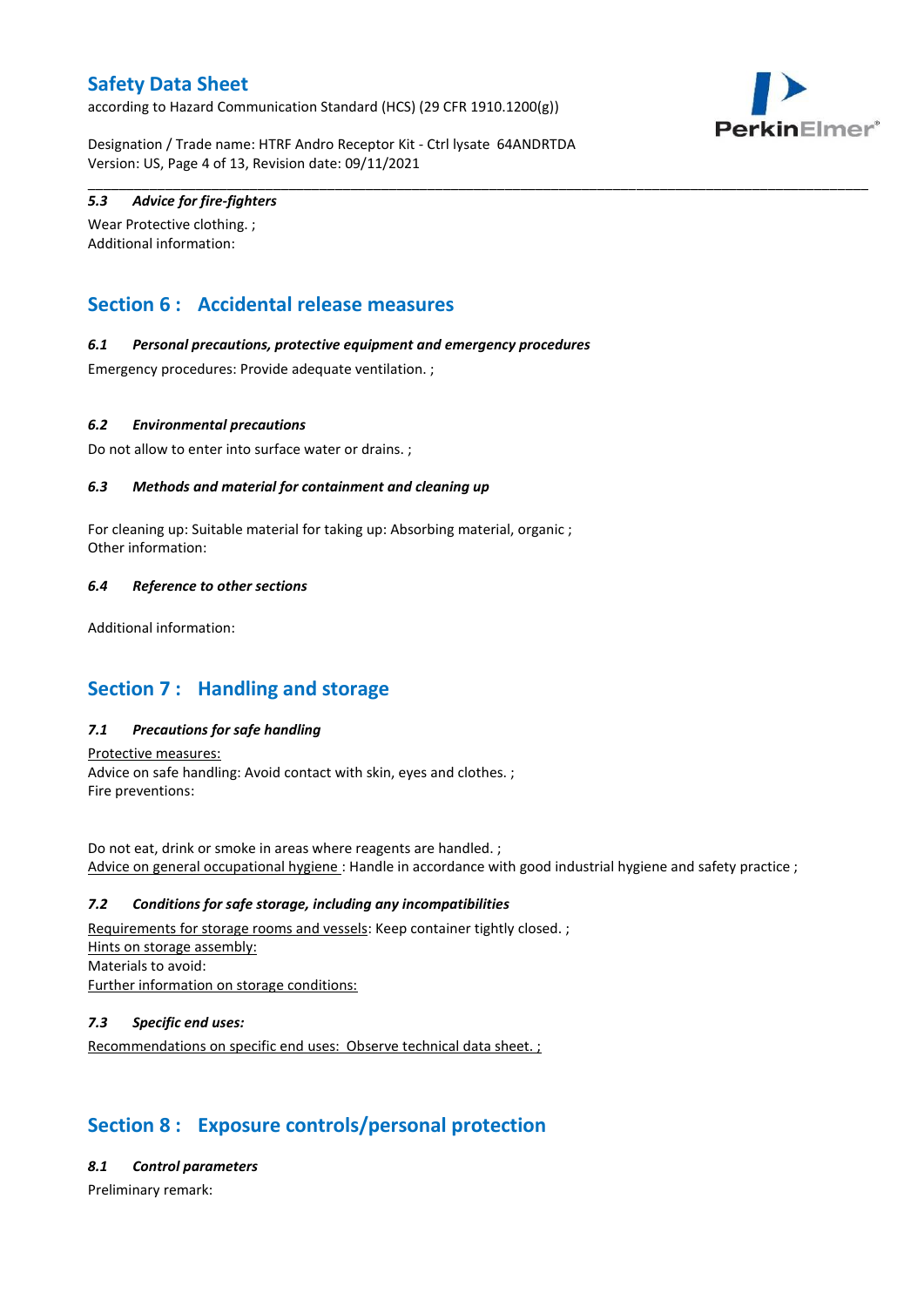according to Hazard Communication Standard (HCS) (29 CFR 1910.1200(g))



Designation / Trade name: HTRF Andro Receptor Kit - Ctrl lysate 64ANDRTDA Version: US, Page 5 of 13, Revision date: 09/11/2021

# 8.1.1 Occupational exposure limits:

OSHA (USA)

| Source : |           |                                      |           |                                                                            | Occupational Safety and Health Administration (OSHA) Permissible Exposure Limits (PELS) from 29 CFR 1910.1000 |                                                                      |                                                                        |
|----------|-----------|--------------------------------------|-----------|----------------------------------------------------------------------------|---------------------------------------------------------------------------------------------------------------|----------------------------------------------------------------------|------------------------------------------------------------------------|
|          | Substance | EC No.                               | CAS-No    | <b>OSHA Permissible</b><br><b>Exposure Limit (PEL)</b><br>8-hour TWA (ppm) | <b>OSHA Permissible</b><br><b>Exposure Limit (PEL) 8-</b><br>hour TWA (mg/m3)                                 | <b>OSHA Permissible</b><br><b>Exposure Limit (PEL)</b><br>STEL (ppm) | <b>OSHA Permissible</b><br><b>Exposure Limit (PEL)</b><br>STEL (mg/m3) |
|          |           | $(7365-45-9) / 230-907$ $ 230-907-9$ | 7365-45-9 |                                                                            |                                                                                                               |                                                                      |                                                                        |

\_\_\_\_\_\_\_\_\_\_\_\_\_\_\_\_\_\_\_\_\_\_\_\_\_\_\_\_\_\_\_\_\_\_\_\_\_\_\_\_\_\_\_\_\_\_\_\_\_\_\_\_\_\_\_\_\_\_\_\_\_\_\_\_\_\_\_\_\_\_\_\_\_\_\_\_\_\_\_\_\_\_\_\_\_\_\_\_\_\_\_\_\_\_\_\_\_\_\_\_\_

| Source :                       | TRGS 903, November 2015, BAuA |               |             |           |
|--------------------------------|-------------------------------|---------------|-------------|-----------|
| Substance                      | EC No.                        | <b>CAS-No</b> | BGW (mg/m3) | BGW (ppm) |
| ./365-45-9 / 230-907-230-907-9 |                               | 7365-45-9     |             |           |

### 8.1.2 DNEL/PNEC-values:

• DNEL worker

| Source:                  |                     | <b>IGESTIS – substance database</b> |                                                 |                                                          |                                                             |                                                  |                                                       |                                                          |                                                             |
|--------------------------|---------------------|-------------------------------------|-------------------------------------------------|----------------------------------------------------------|-------------------------------------------------------------|--------------------------------------------------|-------------------------------------------------------|----------------------------------------------------------|-------------------------------------------------------------|
| Substance                | EC-No.              | <b>CAS-No</b>                       | Acute – dermal,<br>local effects<br>(mg/kg/day) | Long-term $-$<br>dermal, local<br>effects<br>(mg/kg/day) | Long-term $-$<br>dermal,<br>systemic effects<br>(mg/kg/day) | Acute –<br>linhalation. local<br>effects (mg/m3) | Acute -<br>inhalation.<br>systemic effects<br>(mg/m3) | Long-term $-$<br>linhalation. local<br>effects (mg/m3) ` | $Long-term -$<br>inhalation.<br>systemic effects<br>(mg/m3) |
| 7365-45-9 /<br>230-907-9 | 230-907-9 7365-45-9 |                                     |                                                 |                                                          |                                                             |                                                  | 23.5-23.5                                             |                                                          |                                                             |

#### DNEL consumer

| Source:                  |        | <b>IGESTIS – substance database</b> |                                                 |                                                          |                                                             |                                                        |                                                       |                                                        |                                                             |
|--------------------------|--------|-------------------------------------|-------------------------------------------------|----------------------------------------------------------|-------------------------------------------------------------|--------------------------------------------------------|-------------------------------------------------------|--------------------------------------------------------|-------------------------------------------------------------|
| Substance                | EC No. | CAS-No                              | Acute - dermal,<br>local effects<br>(mg/kg/day) | Long-term $-$<br>dermal, local<br>effects<br>(mg/kg/day) | $Long-term -$<br>dermal.<br>systemic effects<br>(mg/kg/day) | Acute –<br>linhalation. local<br>$effects$ (mg/m3) $ $ | Acute -<br>inhalation.<br>systemic effects<br>(mg/m3) | $Long-term -$<br>linhalation. local<br>effects (mg/m3) | Long-term $-$<br>inhalation.<br>systemic effects<br>(mg/m3) |
| 7365-45-9 /<br>230-907-9 |        | 230-907-9 7365-45-9                 |                                                 |                                                          |                                                             |                                                        |                                                       |                                                        |                                                             |

### • PNEC

| Source:                                 | <b>INERIS</b> |               |            |                                                                                                                                                                                                                                                                                                                                                                                                                                                                                               |  |  |              |  |                      |  |            |                      |              |  |  |  |  |
|-----------------------------------------|---------------|---------------|------------|-----------------------------------------------------------------------------------------------------------------------------------------------------------------------------------------------------------------------------------------------------------------------------------------------------------------------------------------------------------------------------------------------------------------------------------------------------------------------------------------------|--|--|--------------|--|----------------------|--|------------|----------------------|--------------|--|--|--|--|
|                                         |               |               |            | PNEC AQUATIC                                                                                                                                                                                                                                                                                                                                                                                                                                                                                  |  |  |              |  |                      |  |            | <b>PNEC Sediment</b> |              |  |  |  |  |
|                                         | EC-No.        | <b>CAS No</b> | freshwater |                                                                                                                                                                                                                                                                                                                                                                                                                                                                                               |  |  | marine water |  | intermittent release |  | freshwater |                      | marine water |  |  |  |  |
| <b>Substance</b>                        |               |               |            | $\lceil (mg/L) \rceil \cdot (mg/kg) \cdot (ppm) \cdot (mg/L) \cdot (mg/kg) \cdot (ppm) \cdot (mg/L) \cdot (mg/kg) \cdot (ppm) \cdot (mg/L) \cdot (mg/L) \cdot (mg/L) \cdot (mg/L) \cdot (mg/L) \cdot (mg/L) \cdot (mg/L) \cdot (mg/L) \cdot (mg/L) \cdot (mg/L) \cdot (mg/L) \cdot (mg/L) \cdot (mg/L) \cdot (mg/L) \cdot (mg/L) \cdot (mg/L) \cdot (gm/L) \cdot (gm/L) \cdot (gm/L) \cdot (mg/L) \cdot (mg/L) \cdot (gm/L) \cdot (gm/L) \cdot (gm/L) \cdot (gm/L) \cdot (gm/L) \cdot (gm/L)$ |  |  |              |  |                      |  |            |                      |              |  |  |  |  |
| 7365-45-9<br>/ 230-907- 230-907-9<br>19 |               | 7365-45-9     |            |                                                                                                                                                                                                                                                                                                                                                                                                                                                                                               |  |  |              |  |                      |  |            |                      |              |  |  |  |  |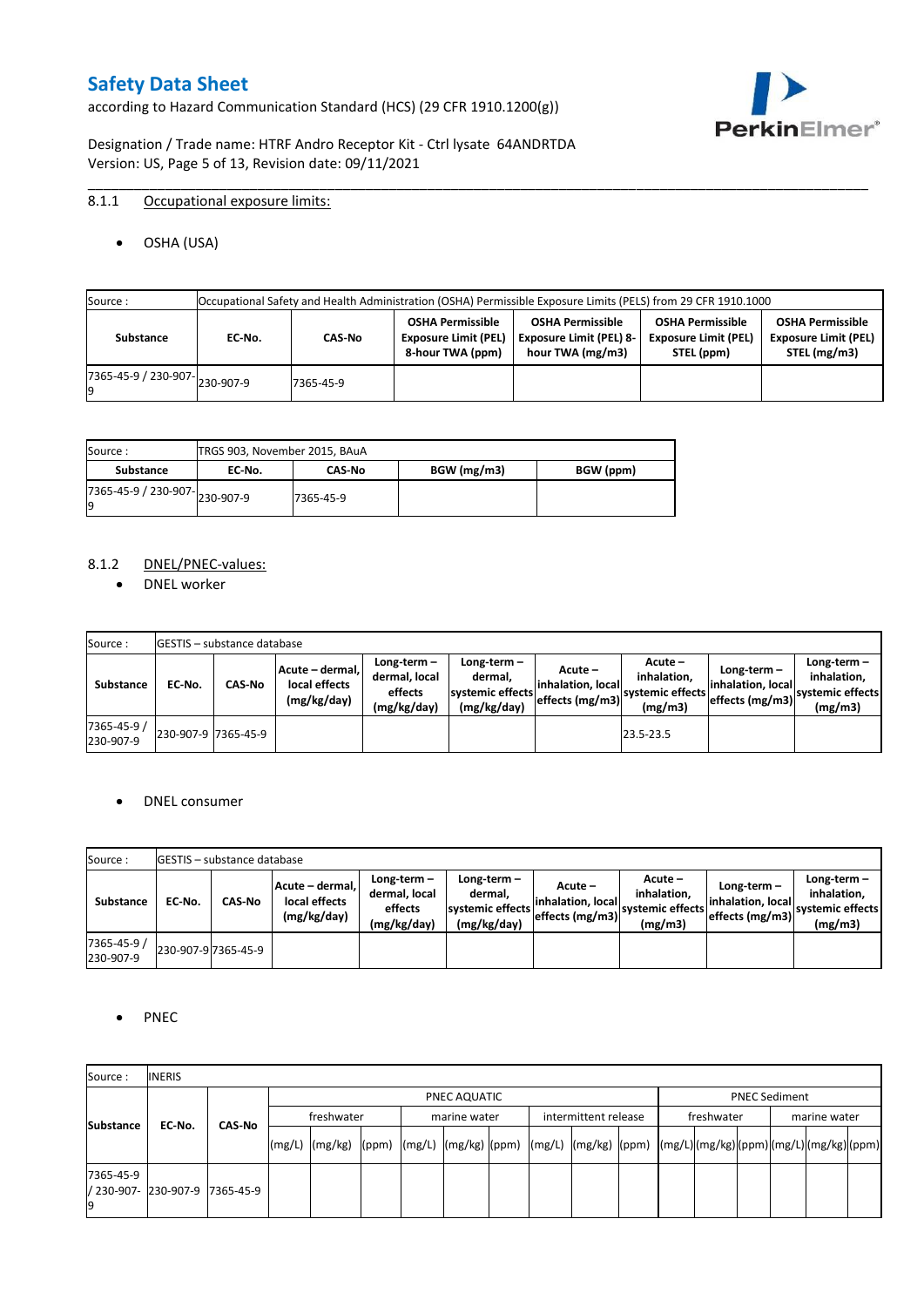according to Hazard Communication Standard (HCS) (29 CFR 1910.1200(g))



Designation / Trade name: HTRF Andro Receptor Kit - Ctrl lysate 64ANDRTDA Version: US, Page 6 of 13, Revision date: 09/11/2021

| Source:                  | <b>INERIS</b> |               |        |           |                                            |        |         |                             |        |         |       |        |         |       |
|--------------------------|---------------|---------------|--------|-----------|--------------------------------------------|--------|---------|-----------------------------|--------|---------|-------|--------|---------|-------|
|                          |               |               |        | Others    |                                            |        |         |                             |        |         |       |        |         |       |
| <b>Substance</b>         | EC-No.        | <b>CAS-No</b> |        | PNEC soil | PNEC sewage treatment<br>PNEC air<br>plant |        |         | PNEC secondary<br>poisoning |        |         |       |        |         |       |
|                          |               |               | (mg/L) | (mg/kg)   | (ppm)                                      | (mg/L) | (mg/kg) | (ppm)                       | (mg/L) | (mg/kg) | (ppm) | (mg/L) | (mg/kg) | (ppm) |
| 7365-45-9 /<br>230-907-9 | 230-907-9     | 7365-45-9     |        |           |                                            |        |         |                             |        |         |       |        |         |       |

\_\_\_\_\_\_\_\_\_\_\_\_\_\_\_\_\_\_\_\_\_\_\_\_\_\_\_\_\_\_\_\_\_\_\_\_\_\_\_\_\_\_\_\_\_\_\_\_\_\_\_\_\_\_\_\_\_\_\_\_\_\_\_\_\_\_\_\_\_\_\_\_\_\_\_\_\_\_\_\_\_\_\_\_\_\_\_\_\_\_\_\_\_\_\_\_\_\_\_\_\_

# *8.2 Exposure controls*

8.2.1 Appropriate engineering controls:

Technical measures and appropriate working operations should be given priority over the use of personal protective equipment. See section 7

8.2.2 Personal protective equipment:

Eye / Face protection: Safety glasses with side-shields ;

Skin protection:Gloves ;

Respiratory protection:Ensure adequate ventilation ;

Thermal hazards:

8.2.3 Environmental exposure controls:

Consumer exposure control

Measures related to consumer uses of the substance (as such or in mixtures):

Measures related to the service life of the substance in articles:

# **Section 9 : Physical and chemical properties**

### *9.1 Information on basic physical and chemical properties*

**Annearance** 

| n                     |             |
|-----------------------|-------------|
| Physical state        | Liquid      |
| Colour                | Colorless · |
| Odour                 |             |
| Odour threshold (ppm) |             |

|                                          |                                       | Value | Concentration<br>(mol/L) | Method | Temperature (°C) | Pressure (kPa) | Remark |
|------------------------------------------|---------------------------------------|-------|--------------------------|--------|------------------|----------------|--------|
| pH                                       |                                       |       |                          |        |                  |                |        |
| Melting point (°C)                       |                                       |       |                          |        |                  |                |        |
| Freezing point (°C)                      |                                       |       |                          |        |                  |                |        |
| Initial boiling point/boiling range (°C) |                                       |       |                          |        |                  |                |        |
| Flash point (°C)                         |                                       |       |                          |        |                  |                |        |
| Evaporation rate (kg/m <sup>2</sup> /h)  |                                       |       |                          |        |                  |                |        |
| Flammability (type:) (%)                 |                                       |       |                          |        |                  |                |        |
| Upper/lower<br>flammability or explosive | Upper explosive limit<br>(%)          |       |                          |        |                  |                |        |
| limits                                   | Lower explosive limit (%)             |       |                          |        |                  |                |        |
| Vapour pressure (kPa)                    |                                       |       |                          |        |                  |                |        |
| Vapour density (g/cm <sup>3</sup> )      |                                       |       |                          |        |                  |                |        |
|                                          | Density (g/cm <sup>3</sup> )          |       |                          |        |                  |                |        |
| Densities                                | Relative density (g/cm <sup>3</sup> ) |       |                          |        |                  |                |        |
|                                          | Bulk density (g/cm <sup>3</sup> )     |       |                          |        |                  |                |        |
|                                          | Critical density (g/cm <sup>3</sup> ) |       |                          |        |                  |                |        |
| Solubility (Type: ) (g/L)                |                                       |       |                          |        |                  |                |        |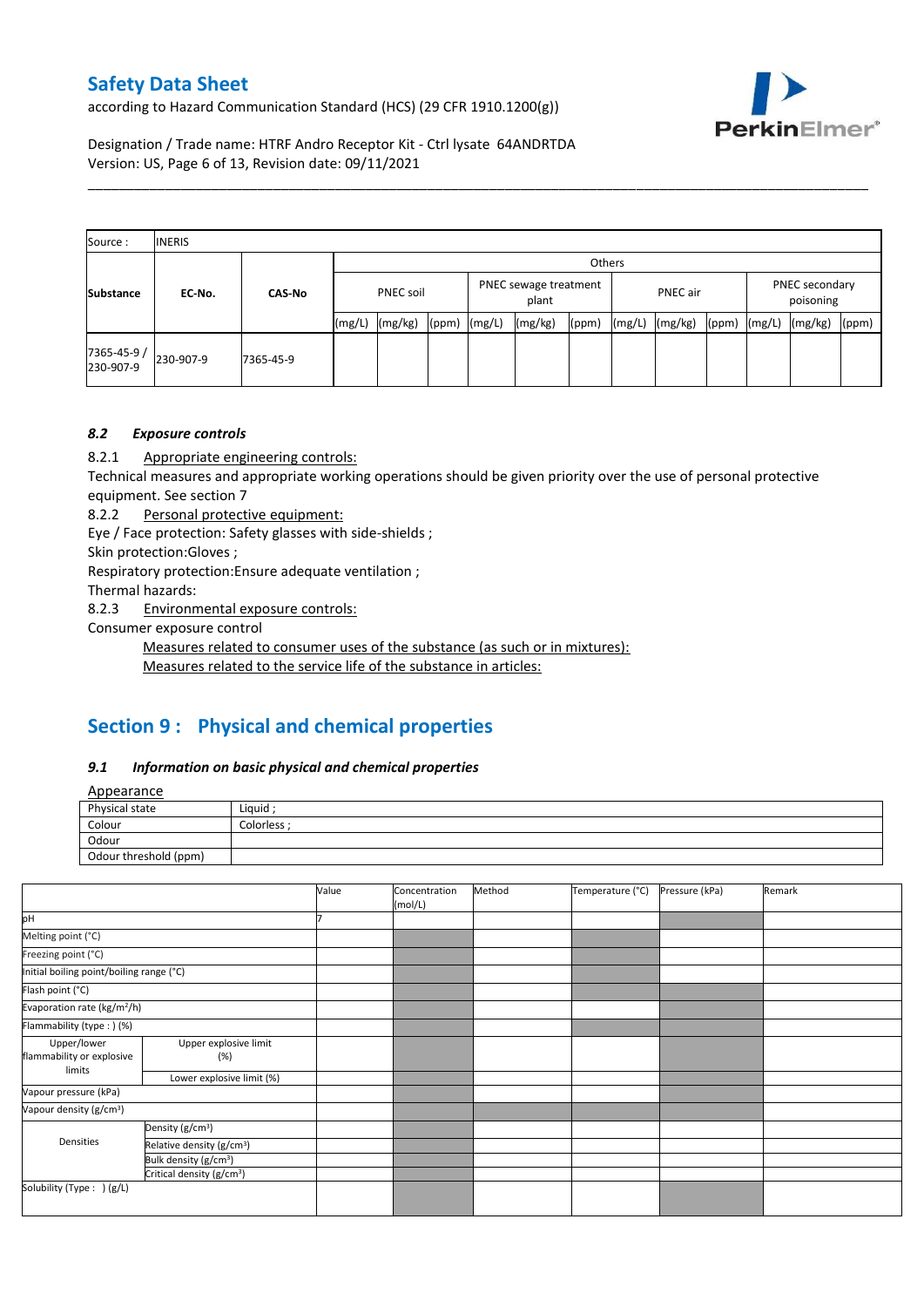according to Hazard Communication Standard (HCS) (29 CFR 1910.1200(g))



## Designation / Trade name: HTRF Andro Receptor Kit - Ctrl lysate 64ANDRTDA Version: US, Page 7 of 13, Revision date: 09/11/2021

| Partition coefficient (log Pow)<br>n-octanol/water at pH :  |                      |  |  |  |
|-------------------------------------------------------------|----------------------|--|--|--|
| Auto-ignition temperature (°C)                              |                      |  |  |  |
| Decomposition temperature (°C)<br>Decomposition energy : kJ |                      |  |  |  |
| Viscosity, dynamic (poiseuille)<br>Viscosity                |                      |  |  |  |
| Viscosity, cinematic (cm <sup>3</sup> /s)                   |                      |  |  |  |
| <b>Explosive properties</b>                                 |                      |  |  |  |
|                                                             | Oxidising properties |  |  |  |

### *9.2 Other information:*

No other relevant data available

# **Section 10 : Stability and reactivity**

#### *10.1 Reactivity*

This material is considered to be non-reactive under normal use conditions. ;

#### *10.2 Chemical stability*

- *10.3 Possibility of hazardous reactions*
- *10.4 Conditions to avoid:*
- *10.5 Incompatible materials:*

### *10.6 Hazardous decomposition products:*

Does not decompose when used for intended uses. ;

# **Section 11 : Toxicological information**

Toxicokinetics, metabolism and distribution

### *11.1 Information on toxicological effects*

Substances

**Acute toxicity**

Animal data: Acute oral toxicity:

| Substance name | LD50<br>(mg/kg) | <b>Species</b> | Method | Symptoms / delayed effects | Remark |
|----------------|-----------------|----------------|--------|----------------------------|--------|
| 9002-93-1      | 1800-1800       | Rat            |        |                            |        |

Acute dermal toxicity: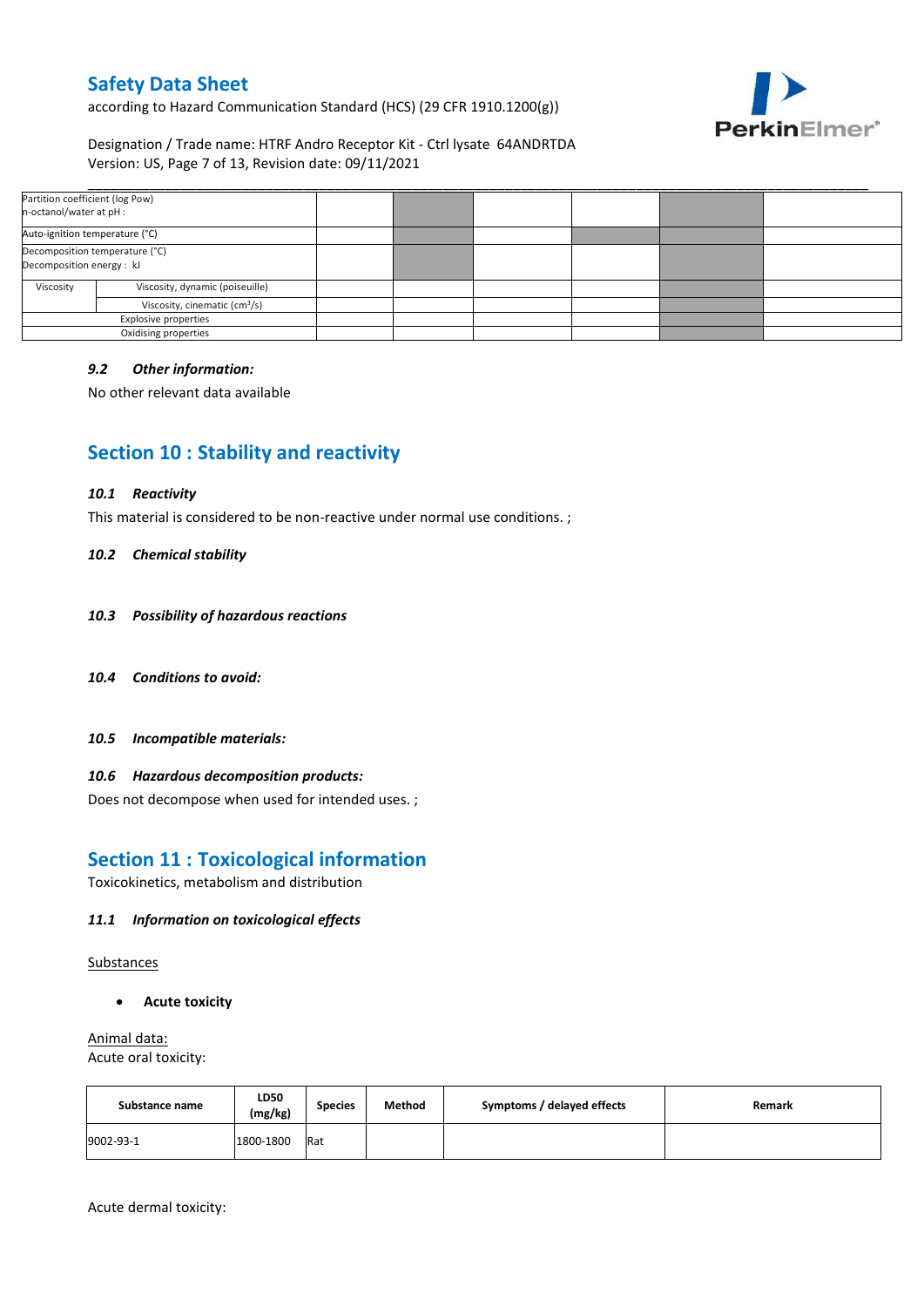according to Hazard Communication Standard (HCS) (29 CFR 1910.1200(g))



Designation / Trade name: HTRF Andro Receptor Kit - Ctrl lysate 64ANDRTDA Version: US, Page 8 of 13, Revision date: 09/11/2021

Acute inhalative toxicity:

Practical experience / human evidence: Assessment / Classification: General Remark:

#### **•** Skin corrosion/irritation

#### Animal data:

| Substance name   | <b>Species</b> | Method | Exposure time | <b>Result/evaluation</b> | Score | Remark |
|------------------|----------------|--------|---------------|--------------------------|-------|--------|
| 9002-93-<br>JJ - |                |        |               |                          |       |        |

\_\_\_\_\_\_\_\_\_\_\_\_\_\_\_\_\_\_\_\_\_\_\_\_\_\_\_\_\_\_\_\_\_\_\_\_\_\_\_\_\_\_\_\_\_\_\_\_\_\_\_\_\_\_\_\_\_\_\_\_\_\_\_\_\_\_\_\_\_\_\_\_\_\_\_\_\_\_\_\_\_\_\_\_\_\_\_\_\_\_\_\_\_\_\_\_\_\_\_\_\_

In-vitro skin test method: In-vitro skin test result:

Assessment / Classification:

### **Eye damage/irritation**

#### Animal data:

| Substance name   | <b>Species</b> | Method | Exposure time | <b>Result/evaluation</b> | Score | Remark |
|------------------|----------------|--------|---------------|--------------------------|-------|--------|
| 9002-93-<br>⊥−∟ت | Rabbit         |        |               | <b>IEve irritation</b>   |       |        |

In vitro eye test method: In vitro eye test result: Assessment / Classification:

#### C**MR effects (carcinogenity, mutagenicity and toxicity for reproduction)**

o Germ cell mutagenicity:

Animal data:

Assessment / Classification:

o Carcinogenicity

Practical experience / human evidence: Animal data:

Other information: Assessment / Classification:

o Reproductive toxicity

Practical experience / human evidence: Animal data:

Other information: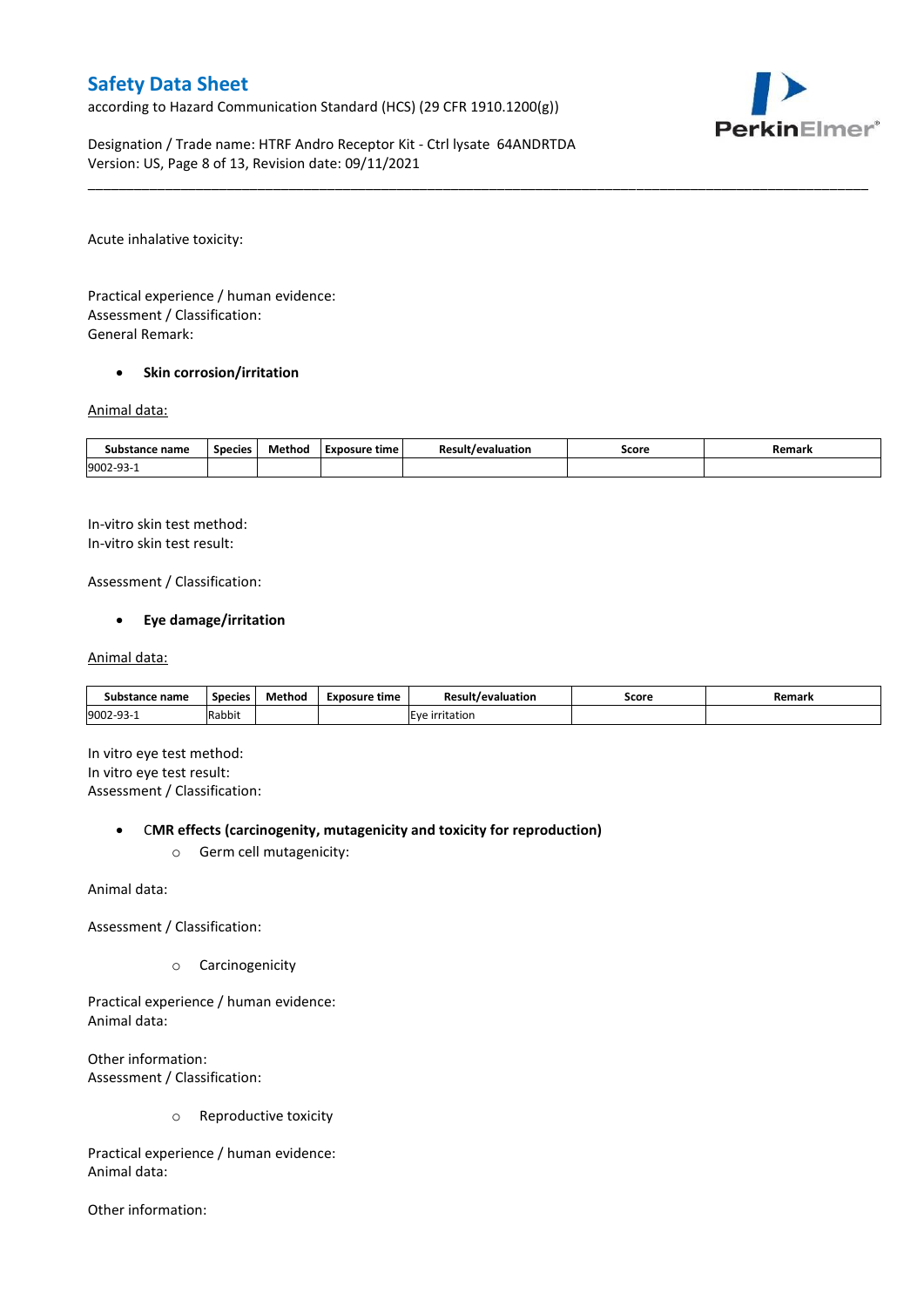according to Hazard Communication Standard (HCS) (29 CFR 1910.1200(g))



Designation / Trade name: HTRF Andro Receptor Kit - Ctrl lysate 64ANDRTDA Version: US, Page 9 of 13, Revision date: 09/11/2021

\_\_\_\_\_\_\_\_\_\_\_\_\_\_\_\_\_\_\_\_\_\_\_\_\_\_\_\_\_\_\_\_\_\_\_\_\_\_\_\_\_\_\_\_\_\_\_\_\_\_\_\_\_\_\_\_\_\_\_\_\_\_\_\_\_\_\_\_\_\_\_\_\_\_\_\_\_\_\_\_\_\_\_\_\_\_\_\_\_\_\_\_\_\_\_\_\_\_\_\_\_

Assessment / Classification:

Overall assessment on CMR properties:

- **Specific target organ toxicity (single exposure)**
	- o STOT SE 1 and 2

Animal data:

Other information:

o STOT SE 3

Practical experience / human evidence:

Other information: Assessment / Classification:

#### **Specific target organ toxicity (repeated exposure)**

Practical experience / human evidence: Animal data:

Assessment / Classification: Other information

#### **Aspiration hazard**

Practical experience / human evidence: Experimental data: viscosity data: see SECTION 9. Assessment / Classification: Remark:

11.1.1 Mixtures No toxicological information is available for the mixture itself

# **Section 12 : Ecological information**

In case that test data regarding one endpoint/differentiation exist for the mixture itself, the classification is carried out according to the substance criteria (excluding biodegradation and bioaccumulation). If no test data exist, the criteria for mixture classification has to be used (calculation method) in this case the toxicological data of the ingredients are shown.

#### *12.1 Aquatic toxicity:*

Acute (short-term) fish toxicity

| Source:          |        | Informations relatives à la réglementation VME (France) : ED 984, 07.2012 |                       |                       |                  |                                                               |                              |        |        |                       |  |  |  |
|------------------|--------|---------------------------------------------------------------------------|-----------------------|-----------------------|------------------|---------------------------------------------------------------|------------------------------|--------|--------|-----------------------|--|--|--|
| <b>Substance</b> | EC No. | <b>CAS-No</b>                                                             | <b>LC50</b><br>(mg/L) | <b>EC50</b><br>(mg/L) | Test<br>duration | <b>Species</b>                                                | Result/<br><b>Evaluation</b> | Method | Remark | <b>General Remark</b> |  |  |  |
| 9002-93-1        |        | 9002-93-1                                                                 | 8.9                   |                       |                  | Pimephales<br>. Ipromelas<br>96 riving<br>(fathead<br>minnow) |                              |        |        |                       |  |  |  |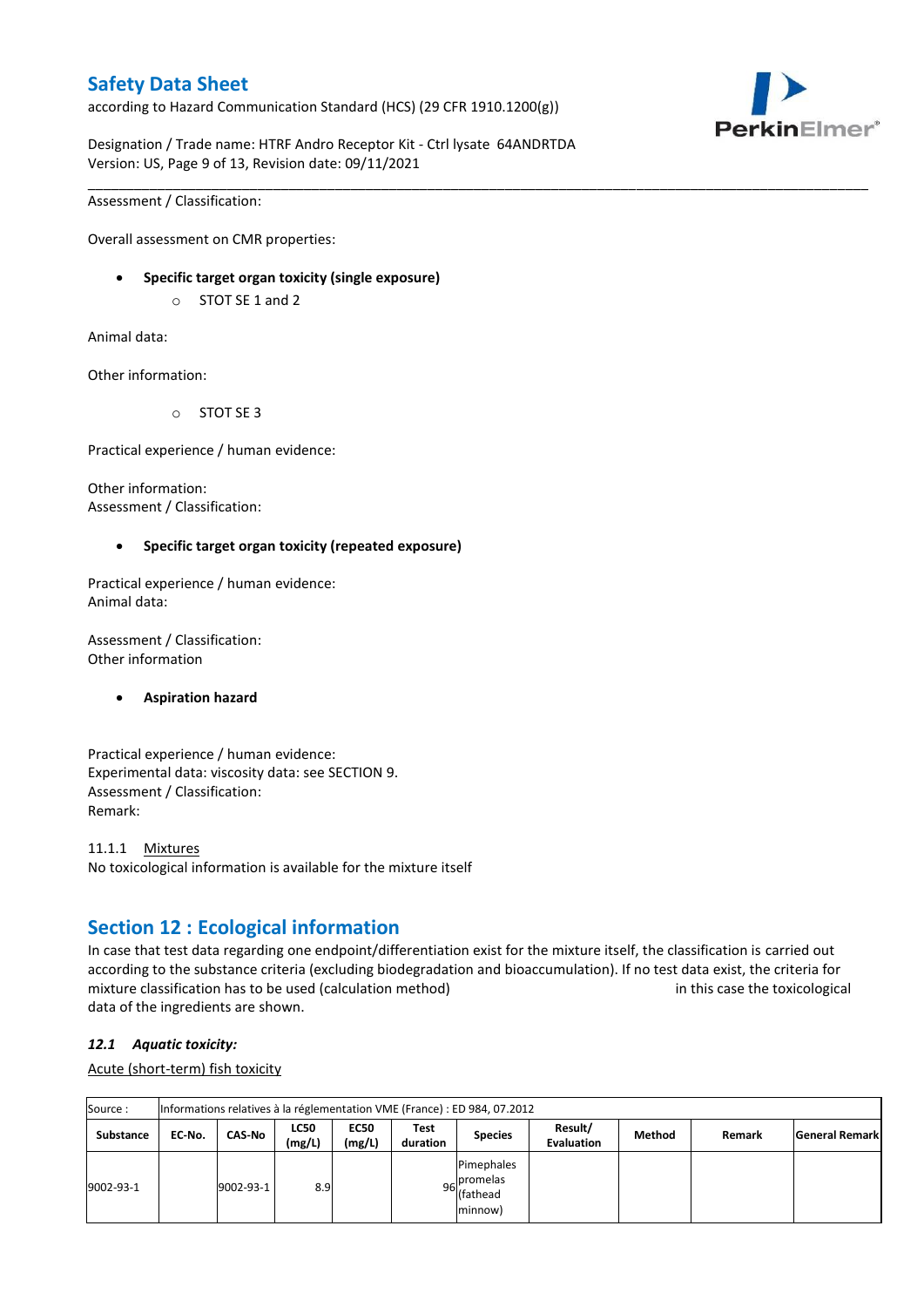according to Hazard Communication Standard (HCS) (29 CFR 1910.1200(g))



# Designation / Trade name: HTRF Andro Receptor Kit - Ctrl lysate 64ANDRTDA Version: US, Page 10 of 13, Revision date: 09/11/2021

#### Chronic (long-term) fish toxicity

| Source:          | Informations relatives à la réglementation VME (France) : ED 984, 07.2012 |                                                                                                                    |  |  |  |  |  |  |  |  |  |
|------------------|---------------------------------------------------------------------------|--------------------------------------------------------------------------------------------------------------------|--|--|--|--|--|--|--|--|--|
| <b>Substance</b> | EC No.                                                                    | $\vert$ NOEC (mg/L) $\vert$ Test duration<br>Method<br><b>CAS-No</b><br><b>General Remark</b><br>Species<br>Remark |  |  |  |  |  |  |  |  |  |
| 9002-93-1        |                                                                           | 9002-93-1                                                                                                          |  |  |  |  |  |  |  |  |  |

\_\_\_\_\_\_\_\_\_\_\_\_\_\_\_\_\_\_\_\_\_\_\_\_\_\_\_\_\_\_\_\_\_\_\_\_\_\_\_\_\_\_\_\_\_\_\_\_\_\_\_\_\_\_\_\_\_\_\_\_\_\_\_\_\_\_\_\_\_\_\_\_\_\_\_\_\_\_\_\_\_\_\_\_\_\_\_\_\_\_\_\_\_\_\_\_\_\_\_\_\_

#### Acute (short-term) toxicity to crustacea

| Informations relatives à la réglementation VME (France) : ED 984, 07.2012<br>Source: |                                                                                                                                                 |           |    |    |  |  |  |  |  |  |  |
|--------------------------------------------------------------------------------------|-------------------------------------------------------------------------------------------------------------------------------------------------|-----------|----|----|--|--|--|--|--|--|--|
| <b>Substance</b>                                                                     | Result/<br><b>EC50</b><br>CAS-No<br>Test duration<br>EC No.<br>Method<br>l General Remark l<br><b>Species</b><br>Remark<br>(mg/L)<br>Evaluation |           |    |    |  |  |  |  |  |  |  |
| 9002-93-1                                                                            |                                                                                                                                                 | 9002-93-1 | 26 | 48 |  |  |  |  |  |  |  |

## Chronic (long-term) toxicity to crustacea

| Source:   | Informations relatives à la réglementation VME (France) : ED 984, 07.2012 |                                                                                                             |  |  |  |  |  |  |  |  |  |  |
|-----------|---------------------------------------------------------------------------|-------------------------------------------------------------------------------------------------------------|--|--|--|--|--|--|--|--|--|--|
| Substance | EC-No.                                                                    | NOEC (mg/L)   Test duration<br>Method<br><b>CAS-No</b><br><b>General Remark</b><br><b>Species</b><br>Remark |  |  |  |  |  |  |  |  |  |  |
| 9002-93-1 | 9002-93-1                                                                 |                                                                                                             |  |  |  |  |  |  |  |  |  |  |

### Acute (short-term) toxicity to algae and cyanobacteria

| Informations relatives à la réglementation VME (France) : ED 984, 07.2012<br>Source: |        |                                                                                                                                     |  |  |  |  |  |  |  |  |  |
|--------------------------------------------------------------------------------------|--------|-------------------------------------------------------------------------------------------------------------------------------------|--|--|--|--|--|--|--|--|--|
| <b>Substance</b>                                                                     | EC No. | Result/<br>CAS-No   EC50 (mg/L)   Test duration<br><b>General Remark</b><br>Method<br><b>Species</b><br>Remark<br><b>Evaluation</b> |  |  |  |  |  |  |  |  |  |
| 9002-93-1                                                                            |        | 9002-93-1                                                                                                                           |  |  |  |  |  |  |  |  |  |

## Toxicity to microorganisms and other aquatic plants / organisms

| Source:   | Informations relatives à la réglementation VME (France) : ED 984, 07.2012                        |  |  |  |  |  |  |  |  |  |  |
|-----------|--------------------------------------------------------------------------------------------------|--|--|--|--|--|--|--|--|--|--|
| Substance | $EC50$ (mg/L)<br>CAS-No<br>EC-No.<br>Method<br><b>General Remark</b><br>Remark<br><b>Species</b> |  |  |  |  |  |  |  |  |  |  |
| 9002-93-1 | 19002-93-1                                                                                       |  |  |  |  |  |  |  |  |  |  |

#### Assessment / Classification:

### *12.2 Persistence and degradability*

Biodegradation:

| Source :         | Informations relatives à la réglementation VME (France) : ED 984, 07.2012                                                       |           |  |                 |       |  |                                                                                      |  |  |  |  |
|------------------|---------------------------------------------------------------------------------------------------------------------------------|-----------|--|-----------------|-------|--|--------------------------------------------------------------------------------------|--|--|--|--|
| <b>Substance</b> | Degradation<br><b>Biodegradation</b><br>Method<br><b>Remark</b><br>CAS-No<br><b>Inoculum</b><br>EC No.<br>rate (%)<br>parameter |           |  |                 |       |  |                                                                                      |  |  |  |  |
| 9002-93-1        |                                                                                                                                 | 9002-93-1 |  | BOD (% of COD). | 36-36 |  | In accordance with the required<br>stability the product is poorly<br>biodegradable. |  |  |  |  |

#### Abiotic Degradation:

| Source:   |        |               |                                            |                                   |      |    |        |        |
|-----------|--------|---------------|--------------------------------------------|-----------------------------------|------|----|--------|--------|
| Substance | EC-No. | <b>CAS-No</b> | <b>Abiotic</b><br>degradation test<br>type | Half-life time Temperature<br>(j) | (°C) | рH | Method | Remark |
| 9002-93-1 |        | 9002-93-1     |                                            |                                   |      |    |        |        |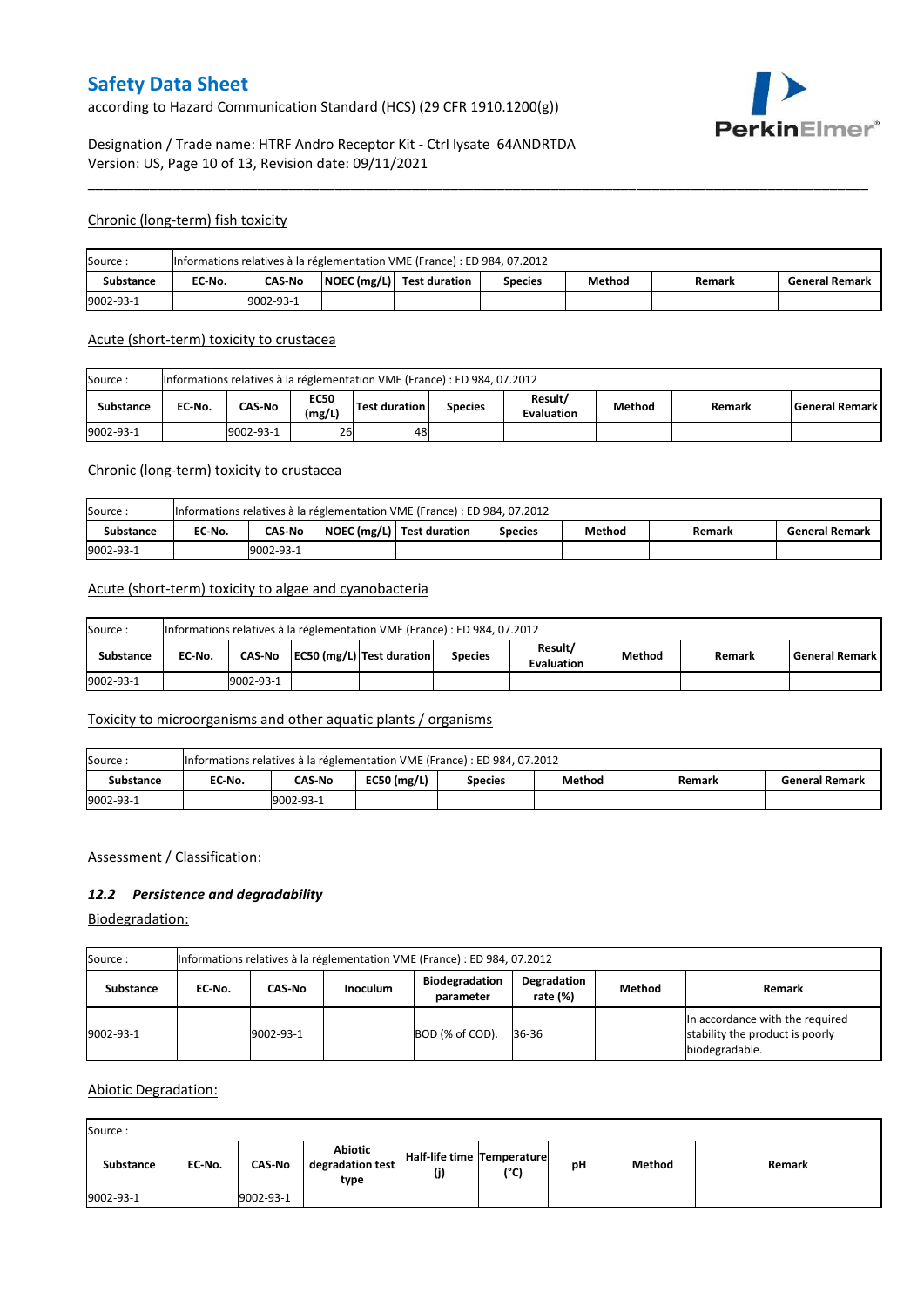according to Hazard Communication Standard (HCS) (29 CFR 1910.1200(g))



Designation / Trade name: HTRF Andro Receptor Kit - Ctrl lysate 64ANDRTDA Version: US, Page 11 of 13, Revision date: 09/11/2021

Assessment / Classification:

#### *12.3 Bioaccumulative potential*

Bioconcentration factor (BCF):

| Source:   |        |               |                |               |        |        |
|-----------|--------|---------------|----------------|---------------|--------|--------|
| Substance | EC No. | <b>CAS-No</b> | <b>Species</b> | <b>Result</b> | Method | Remark |
| 9002-93-1 |        | 9002-93-1     |                |               |        |        |

\_\_\_\_\_\_\_\_\_\_\_\_\_\_\_\_\_\_\_\_\_\_\_\_\_\_\_\_\_\_\_\_\_\_\_\_\_\_\_\_\_\_\_\_\_\_\_\_\_\_\_\_\_\_\_\_\_\_\_\_\_\_\_\_\_\_\_\_\_\_\_\_\_\_\_\_\_\_\_\_\_\_\_\_\_\_\_\_\_\_\_\_\_\_\_\_\_\_\_\_\_

#### *12.4 Mobility in soil*

| Source:   |       |                 |                     |                   |                                        |         |                                         |                                                   |                                           |        |        |
|-----------|-------|-----------------|---------------------|-------------------|----------------------------------------|---------|-----------------------------------------|---------------------------------------------------|-------------------------------------------|--------|--------|
| Substance | EC n° |                 | CAS n° Distribution | Transport<br>type | Henry's law<br>constant<br>(Pa.m3/mol) | Log KOC | <b>Half-life</b><br>time in<br>soil (j) | <b>Half-life</b><br>time in<br>fresh<br>water (j) | Half-life<br>time in<br>Isea water<br>(j) | Method | Remark |
| 9002-93-1 |       | 9002-<br>$93-1$ |                     |                   |                                        |         |                                         |                                                   |                                           |        |        |

#### *12.5 Results of PBT and vPvB assessment*

### *12.6 Other adverse effects:*

Additional ecotoxicological information:

# **Section 13 : Disposal considerations**

#### *13.1 Waste treatment methods*

Waste treatment options: Dispose of waste according to applicable legislation. ;

Other disposal recommendations: Additional information:

# **Section 14 : Transport information**

## ADR/RID/AND/IMDG/IATA

| UN No.                     |  |
|----------------------------|--|
| UN Proper shipping name    |  |
| Transport hazard class(es) |  |
| Hazard label(s)            |  |
|                            |  |
| Packing group              |  |

#### *Transport in bulk according to Annex II of MARPOL 73/78 and the IBC Code*

Land transport (ADR/RID) Classification code ADR: Special Provisions for ADR/RID: Limited quantities for ADR/RID: Excepted Quantities for ADR/RID: Packing Instructions for ADR/RID: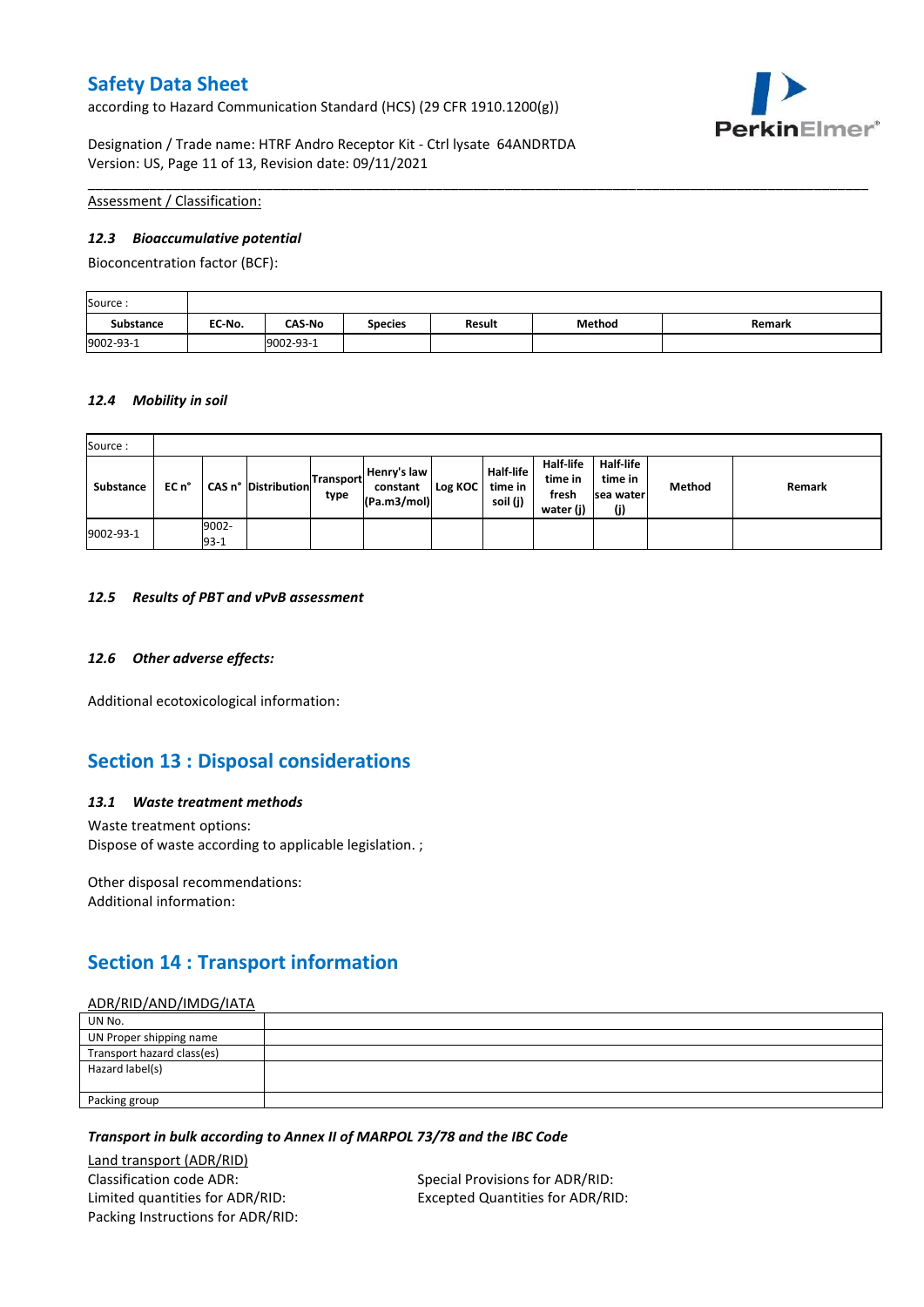according to Hazard Communication Standard (HCS) (29 CFR 1910.1200(g))



Designation / Trade name: HTRF Andro Receptor Kit - Ctrl lysate 64ANDRTDA Version: US, Page 12 of 13, Revision date: 09/11/2021

| Special packing provisions for ADR/RID:                              |                                                  |
|----------------------------------------------------------------------|--------------------------------------------------|
| Mixed packing provisions:                                            | Portable tanks and bulk containers Instructions: |
| Portable tanks and bulk containers Special Provisions:               |                                                  |
| <b>ADR Tank Code:</b>                                                | ADR Tank special provisions:                     |
| Vehicle for tank carriage:                                           | Special provisions for carriage Packages:        |
| Special provisions for carriage Bulk:                                |                                                  |
| Special provisions for carriage for loading, unloading and handling: |                                                  |
| Special Provisions for carriage Operation:                           |                                                  |
| Hazard identification No:                                            | Transport category (Tunnel restriction code):    |
|                                                                      |                                                  |
| Sea transport (IMDG)                                                 |                                                  |
| Marine Pollutant:                                                    | Subsidiary risk(s) for IMDG:                     |
| Packing provisions for IMDG:                                         | Limited quantities for IMDG:                     |
| Packing instructions for IMDG:                                       | <b>IBC</b> Instructions:                         |
| <b>IBC Provisions:</b>                                               | IMO tank instructions:                           |
| UN tank instructions:                                                | Tanks and bulk Provisions:                       |
| EmS:                                                                 | Stowage and segregation for IMDG:                |
| Properties and observations:                                         |                                                  |
| Inland waterway transport (ADN)                                      |                                                  |
| <b>Classification Code ADN:</b>                                      | <b>Special Provisions ADN:</b>                   |
| Limited quantities ADN:                                              | <b>Excepted quantities ADN:</b>                  |
| Carriage permitted:                                                  | Equipment required:                              |
| Provisions concerning loading and unloading:                         |                                                  |

Air transport (ICAO-TI / IATA-DGR)

Remark:

Subsidiary risk for IATA: Excepted quantity for IATA: Passenger and Cargo Aircraft Limited Quantities Packing Instructions: Passenger and Cargo Aircraft Limited Quantities Maximal Net Quantity : Passenger and Cargo Aircraft Packaging Instructions : Passenger and Cargo Aircraft Maximal Net Quantity : Cargo Aircraft only Packaging Instructions : Cargo Aircraft only Maximal Net Quantity : ERG code: Special Provisions for IATA:

Provisions concerning carriage: Number of blue cones/lights:

# **Section 15 : Regulatory information**

## *15.1 Safety, health and environmental regulations/legislation specific for the substance or mixture*

#### *15.2 Chemical Safety Assessment:*

For the following substances of this mixture a chemical safety assessment has been carried out :

# **Section 16 : Other information**

# *16.1 Indication of changes*

Date of the previous version:05/11/2021 Modifications: